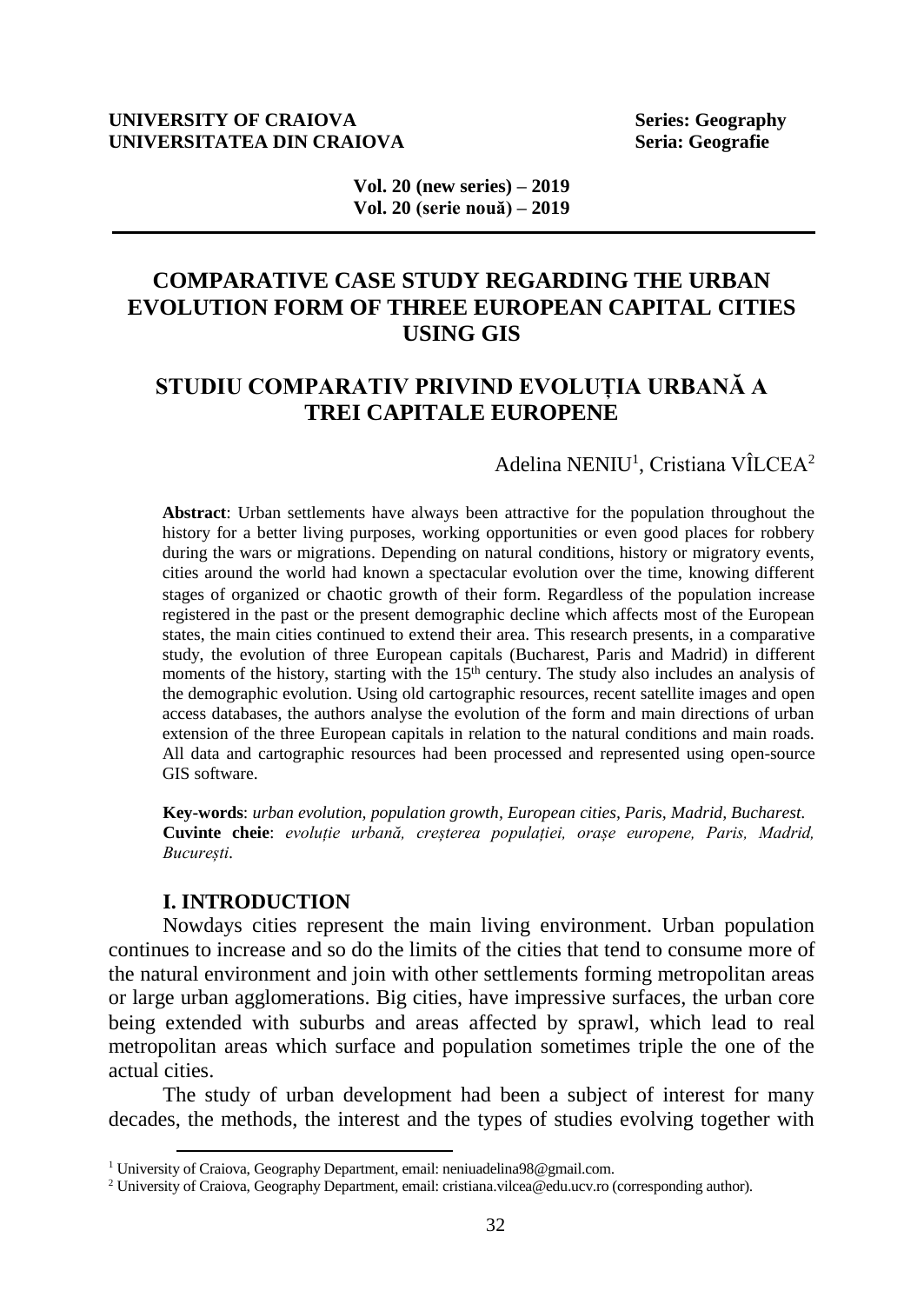the cities. The present study is not focused on the recent evolution of Bucharest, Paris and Madrid, but on the extension of these urban settlements from the fiveteen century (although they all had been documented earlier in time) until present days. The selected cities had been the subject of historical or geographical researches that dealt with their evolution (Carmo Ribeiro&Sousa Melo, 2014; Parson, 2003; Barthelemy, 2015), but this research intends to make a comparison between the three settlements.

Previous studies on urban expansion of Bucharest in its early times are relatively few due to lack of documentary evidence, but after 1950, especially from the post-communist period and subsequently, are quite numerous thanks to the development of technology, economy and population growth. One of the works that deals with both the expansion and the population growth is that of the historian Giurescu (1966), which presents the evolution of an early settlement since the time of the Geto-Dacians mentioning the archaeological discoveries that attested the presence of inhabitants in this area until the communist period. Some of his maps representing Bucharest in different periods of time had been used and processed for this study.

### **1.1. Study area**

The study area of the research focuses on three European capitals: Bucharest (Romania), Paris (France) and Madrid (Spain). The three cities were depicted based on their common features regarding the natural environment and their relative central position inside the countries.

The demand of living space and other urban land use that consume lot of space (commercial and industrial spaces, parking lots) caused a rapid and chaotic extension of the urban area in a process known as urban sprawl (Couch et al., 2008). Big cities, especially capitals, had been affected by urban sprawl (Diaz-Pacheco&Garcia-Palomares, 2014; Suditu et al., 2010; Morollon et al., 2016; Aurambout et al., 2018), and the cities in this study case make no exception, but the research concentrates on the evolution of the urban core, without taking into consideration the metropolitan area of the three cities, which is way more extensive.

## **II. DATA AND METHODS**

In order to map the extension of the three city capitals we used old cartographic maps (Table no. 1), satellite images retrieved from USGS and limits of the urban core available in the Urban Atlas retrieved from Copernicus Land. The Urban Atlas is published and made freely available by the European Union. Starting from three simple similarities like the administrative function, the presence of a water body, which influenced the cities form and evolution and the fact that the urban core of the three cities have roughly the same population, the study indents to compare the evolution of the urban form of Bucharest, Paris and Madrid starting with the  $15<sup>th</sup>$  century.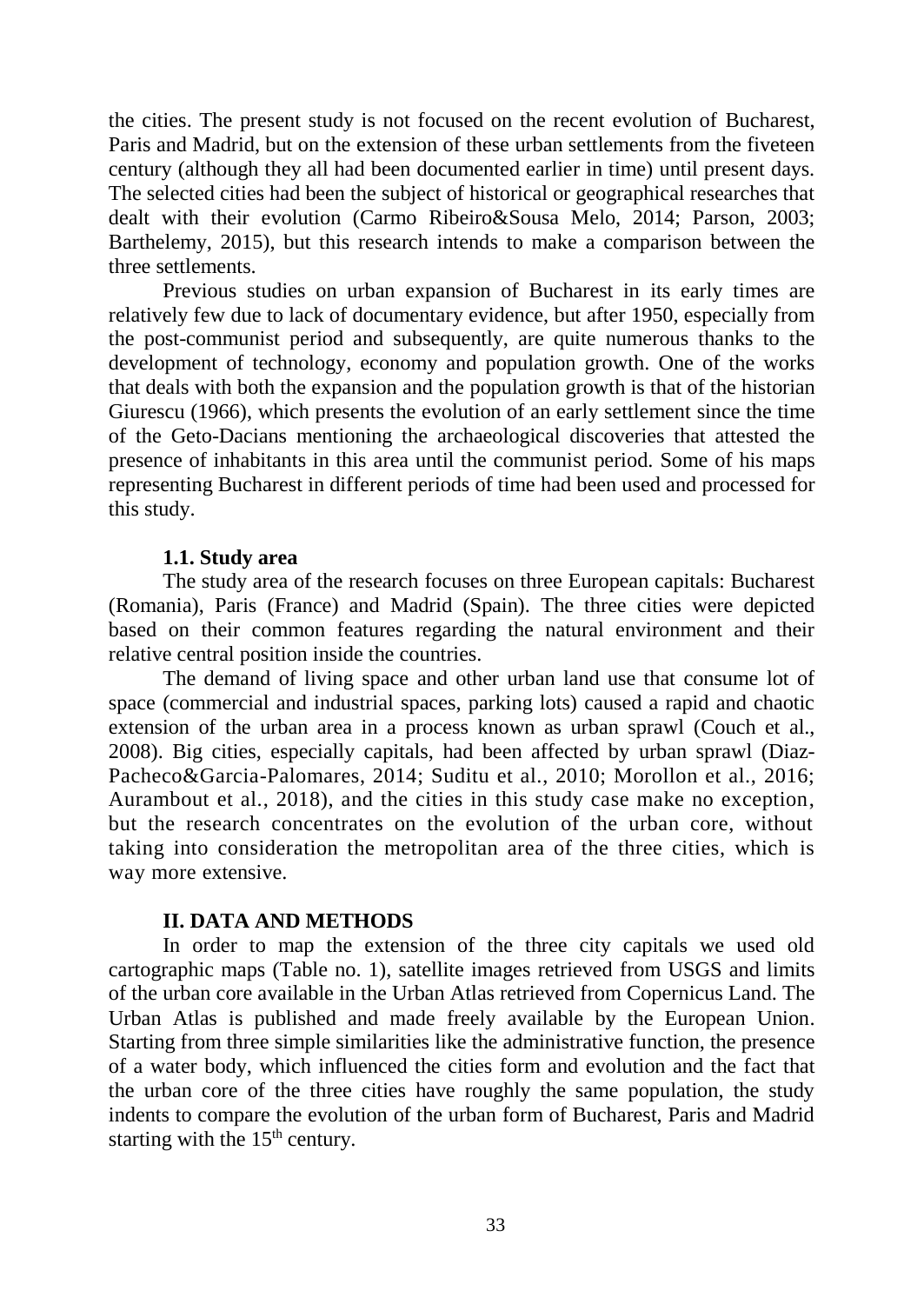| <b>City</b>      | Year     | Map/Satellit image                                          | <b>Source</b>                                         |
|------------------|----------|-------------------------------------------------------------|-------------------------------------------------------|
|                  | 1459     |                                                             |                                                       |
| <b>Bucharest</b> |          | Development of the Bucharest                                | https://bercenidepoveste.ro/harta-bucurestilor/       |
|                  |          | between 1300-1831 (Constantin                               |                                                       |
|                  |          | G. Giurescu)                                                |                                                       |
|                  | 1600     | Development of the Bucharest                                | https://bercenidepoveste.ro/harta-bucurestilor/       |
|                  |          | (Constantin G. Giurescu)                                    |                                                       |
|                  | 1700     | Development of the Bucharest                                | https://bercenidepoveste.ro/harta-bucurestilor/       |
|                  |          | (Constantin G. Giurescu)                                    |                                                       |
|                  | 1831     | Development of the Bucharest                                | https://bercenidepoveste.ro/harta-bucurestilor/       |
|                  |          | (Constantin G. Giurescu)                                    |                                                       |
|                  | 1914     | Bucharest city plan after the last                          | https://bercenidepoveste.ro/planul-bucurestiului-din- |
|                  |          | official data issued by SOCEC                               | 1914-cu-posibilitate-de-download/                     |
|                  | 1966     | The administrative area of                                  | https://bercenidepoveste.ro/bucurestiul-in-vremea-    |
|                  |          | Bucharest (Constantin G.                                    | raioanelor-harta-din-1966/                            |
|                  |          | Giurescu)                                                   |                                                       |
|                  | 2018     | <b>Urban Atlas</b>                                          | land.copernicus.eu                                    |
|                  |          | Sentinel 1 satellite images                                 | https://earthexplorer.usgs.gov/                       |
| Paris            | 1646     | Septieme plan de la ville de Paris                          | http://www.oldmapsofparis.com/map/1643                |
|                  | $1721 -$ | Le plan de Paris, ses faubourgs et                          | https://www.rijksmuseum.nl/nl/collectie/RP-P-2018-    |
|                  | 1744     | ses environs (Guillaume de                                  | 891                                                   |
|                  |          | L'Isle)                                                     |                                                       |
|                  | 1821     | Plan lave topographiquement de                              | https://www.davidrumsey.com                           |
|                  |          | la ville de Paris                                           |                                                       |
|                  | 1937     | Paris und Umgebung                                          | http://www.oldmapsofparis.com/map/1937                |
|                  | 2018     | <b>Urban Atlas</b>                                          | land.copernicus.eu                                    |
|                  |          | Sentinel 1 satellite images                                 | https://earthexplorer.usgs.gov/                       |
| <b>Madrid</b>    | 1656     | Mantua Carpetatorum sive                                    | https://en.m.wikipedia.org/wiki/                      |
|                  |          |                                                             |                                                       |
|                  |          | Matritum Urbs Regia (Madrid<br>city plan) de Pedro Teixeira | File: Pedro_Teixeira_Albernaz (1656)_Madrid.png       |
|                  |          | Albernaz                                                    |                                                       |
|                  |          |                                                             |                                                       |
|                  | 1762     | Old detailed map of Madrid                                  | http://www.vidiani.com/detailed-old-map-of-           |
|                  |          |                                                             | madrid-city-1762/                                     |
|                  | 1831     | Atlas map of Society for the                                | https://www.davidrumsey.com                           |
|                  |          | Diffusion of Useful Knowledge                               |                                                       |
|                  |          | (Great Britain)                                             |                                                       |
|                  | 1950     | Madrid-firmamento-1950                                      | https://en.m.wikipedia.org/wiki/                      |
|                  | 2018     | <b>Urban Atlas</b>                                          | land.copernicus.eu                                    |
|                  |          | Sentinel 1 satellite images                                 | https://earthexplorer.usgs.gov/                       |

**Table no. 1. Sources used to represent the historical boundaries of the cities**

Using open-source GIS software, all cartographic resources used had been georeferenced and overlapped before digitizing the limits of the cities in different periods of time. For the administrative limits of the cities in 2018, the authors used the limits found in the Urban Atlas and compared those with the built-up area shown in recent satellite images.

The demographic data had been collected from statistic sites and studies. Old information about population represented a challenge, as old records had not been preserved or kept over time. Not all the time the authors had population records for the same period for all three cities. The parallel between the urban extension and demographics was analysed after 1950. For the city of Bucharest, the demographic data was retrieved from Tempo Online (National Institute of Statistics) after 1992, the Censuses from 1948 and 1966 also provided by the National Institute of Statistics, and for the period before 1940 the data were taken from different sites, but also from the studies of Mitrică et al. (2016) and Szepesi et al. (2011).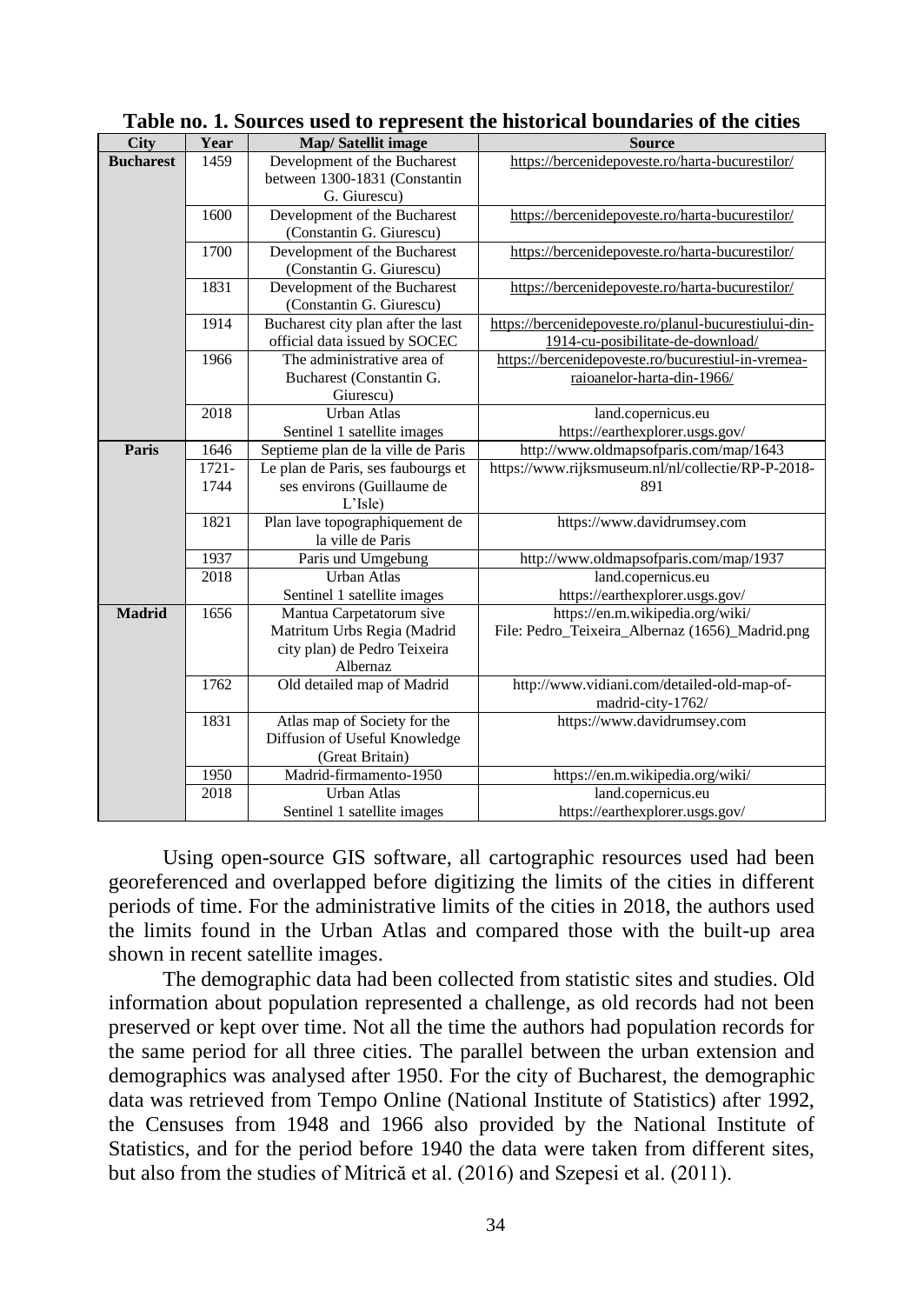## **III. RESULTS AND DISCUSSIONS**

Starting from the similarities and after overlapping the resulted limits from different periods of time we obtained a clear image of the direction and intensity of growth (Fig. 1).

Although the area of Madrid had been occupied since prehistoric times, the settlement was first mentioned in documents in the  $10<sup>th</sup>$  century. Just like Paris, the Spanish capital had been developed under different occupations (Iberian, Roman, Moors), being mentioned as a fortress. The Madrid city plan drawn by Pedro Teixeira Albernaz and the old detailed map of Madrid from 1762 show the city walls surrounding the castle and part of its gardens. The remains of the old fortress wall are still visible today. Also, the palace and historical events connected to the reconstruction of the residential palace influenced the limits of the city along the time. After Philip II moved the royal court to Madrid in 1561, the seat of the court became the de facto capital. The capital had roughly 20,000 inhabitants by the time and almost  $100,000$  residents by the end of the  $16<sup>th</sup>$  century.



**Fig. 1. The urban extension of Madrid between the 16th century and present**

From its first official attestation, Madrid developed quickly mostly on the left bank on the river Manzanares, until de the beginning of the 1800, but like most of the large built-up urban areas, Madrid's recent growth (after the II World War) has taken place outside the historic urban core. Also, like many European cities, Madrid's urban core faced a population drop between 1970 and 1990 of approximately 200,000 residents, as people migrated to the suburban areas. Since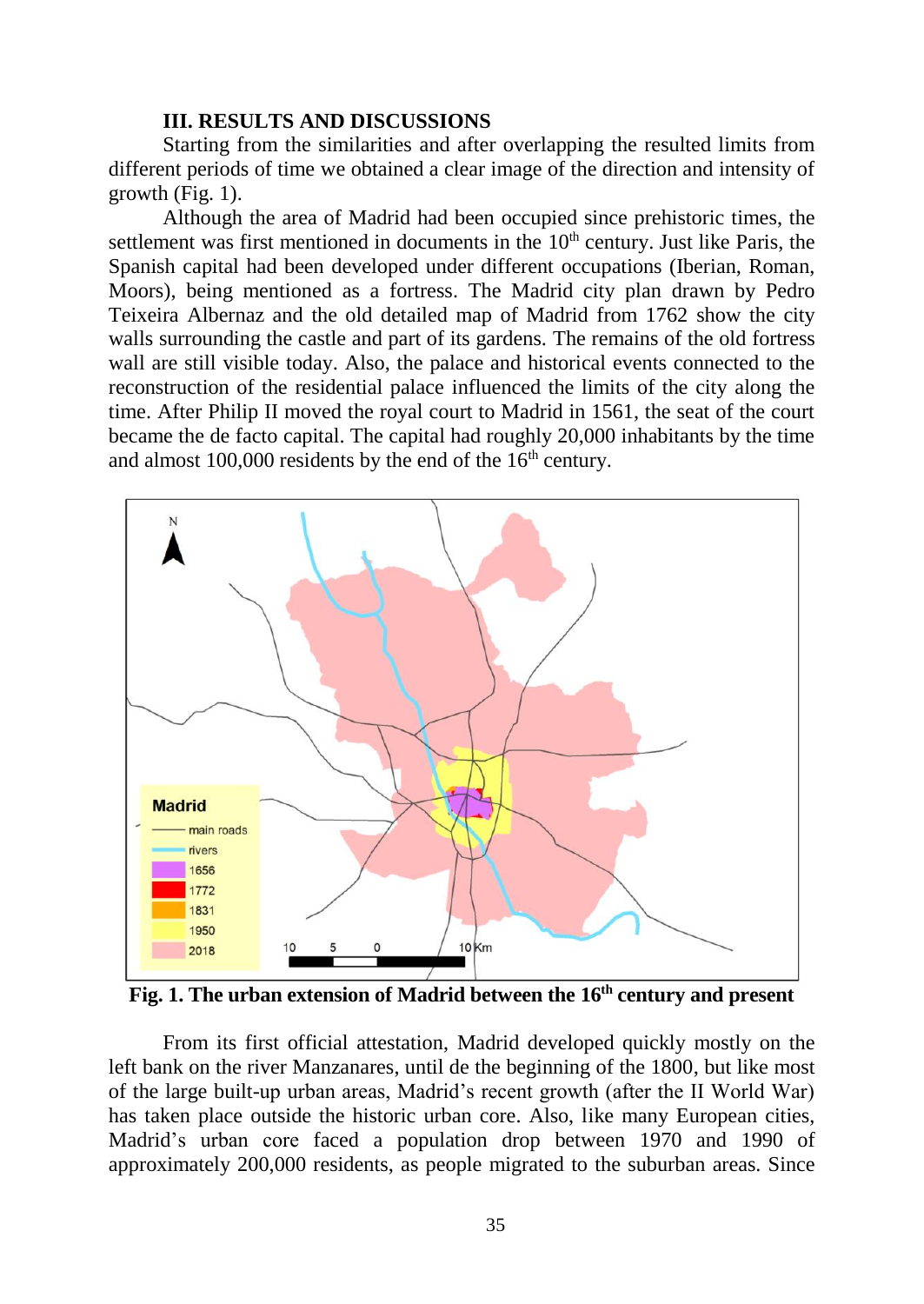1970, the urban area outside the city of Madrid registered almost 98%, in 1990, the suburbs attracted 85% of the population growth, therefore by 2016, the city share of the population had declined to 51%. Thus, the core city of Madrid reached a population of 3,120,000 residents by 1970 and registered only 3,198,000 in 2011 (Table no. 2).

| m unici che periodo oi unic |            |  |  |  |
|-----------------------------|------------|--|--|--|
| Year                        | Population |  |  |  |
| 1897                        | 510.616    |  |  |  |
| 1900                        | 540,109    |  |  |  |
| 1910                        | 556,958    |  |  |  |
| 1920                        | 728,937    |  |  |  |
| 1930                        | 863.958    |  |  |  |
| 1940                        | 1,096,466  |  |  |  |
| 1950                        | 1.527.894  |  |  |  |
| 1960                        | 2,177,123  |  |  |  |
| 1970                        | 3,120,941  |  |  |  |
| 1980                        | 3,158,818  |  |  |  |
| 1991                        | 2,909,792  |  |  |  |
| 2001                        | 2,938,723  |  |  |  |
| 2011                        | 3,198,645  |  |  |  |
| 2018                        | 3.223.334  |  |  |  |

## **Table no. 2. Population and urban area of Madrid in different periods of time**

(Source: Instituto Nacional de Estadística / Spanish Statistical Office)

Today the metropolitan area of Madrid is organized administratively into 21 districts subdivided into 131 neighbourhoods and its total population is 6.6 million.

As all the other two capitals, Paris grew steadily, but without any major development until 1831. After this period and especially after the end of World War II, Paris began to develop rapidly, expanding its built-up urban areas (*unité urbaine*), which attaracted most of the population growth in the future (Chandler, 1987). The suburbanization process began obvious from the  $19<sup>th</sup>$  century (Fig. 2). The largest transformation in the urban form and administrative organization of Paris took place during the Napoleon period.

In direct connection with the development of the city, population knew a steady increase until the annexation and administrative reformation which took place between 1856 and 1861. After the annexation, the population from the historical city began its continuous decline. Despite the temporary stagnation due to losses from the First World War, the population reached its highest peak in 1921 (2,906,472 residents) (Table no. 3). The losses of the World War II are noted in the population decline in 1946, while the fastest population growth in the  $20<sup>th</sup>$  century war registered in 1962 (2,790,091 residents). The following years 1968 and 1972 the population growth is significantly slower as a result of the ending of postwar baby boom period and the end of immigration, while the migration flows from the rest of France become negative.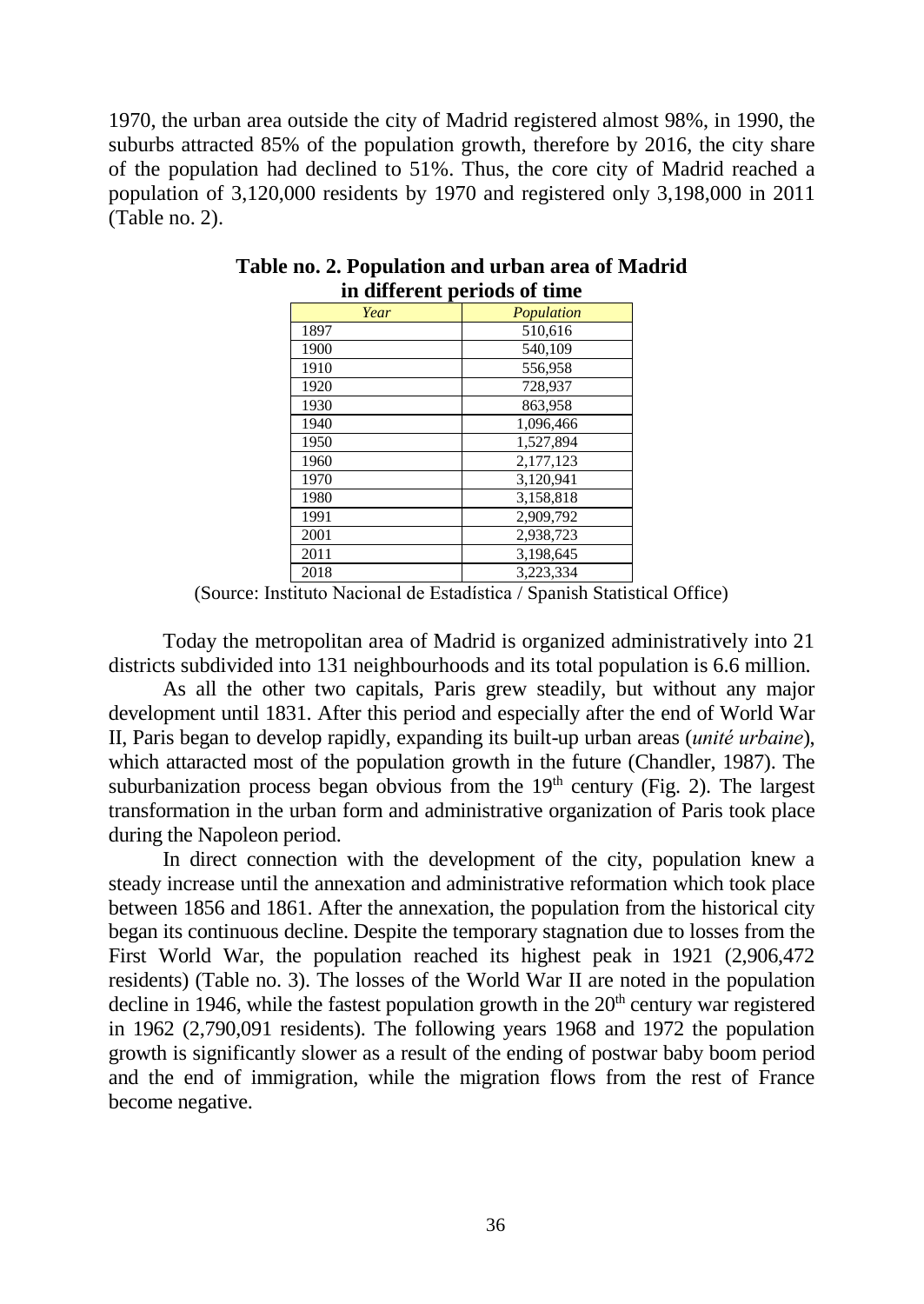

**Fig. 2. The urban extension of Paris between the 16th century and present**

As for Paris, the metropolitan area has steadily expanded, like Madrid, the latest data (2015) indicating an increase of the population to almost 12.5 million from 10.3 million in 1990. From the entire metropolitan area of 4,440,535 ha only 16% is represented by the core urban area.

| Year      | Population      | Territorial size (ha) |
|-----------|-----------------|-----------------------|
| 1285-1314 | 200,000         | 400                   |
| 1422-1461 | 130,000-150,000 | 550                   |
| 1600      | 300,000         | 850                   |
| 1700      | 490,000         | 1,450                 |
| 1785-1792 | 600,000         | 3,370                 |
| 1861      | 1,700,000       | 3,370                 |
| 1900      | 2,650,00        | 7.802                 |
| 1921      | 2,906,472       |                       |
| 1946      | 2,725,374       |                       |
| 1962      | 2,790,091       |                       |
| 1968      | 2,590,771       |                       |
| 1975      | 2,299,830       |                       |
| 1990      | 2,152,423       |                       |
| 2007      | 2,193,030       |                       |
| 2018      | 2,211,297       | 10,500                |

(Source: Atlas Historique de Paris [\(http://paris-atlas-historique.fr\)](http://paris-atlas-historique.fr/) and the Institut national de la statistique et des études économiques - INSEE)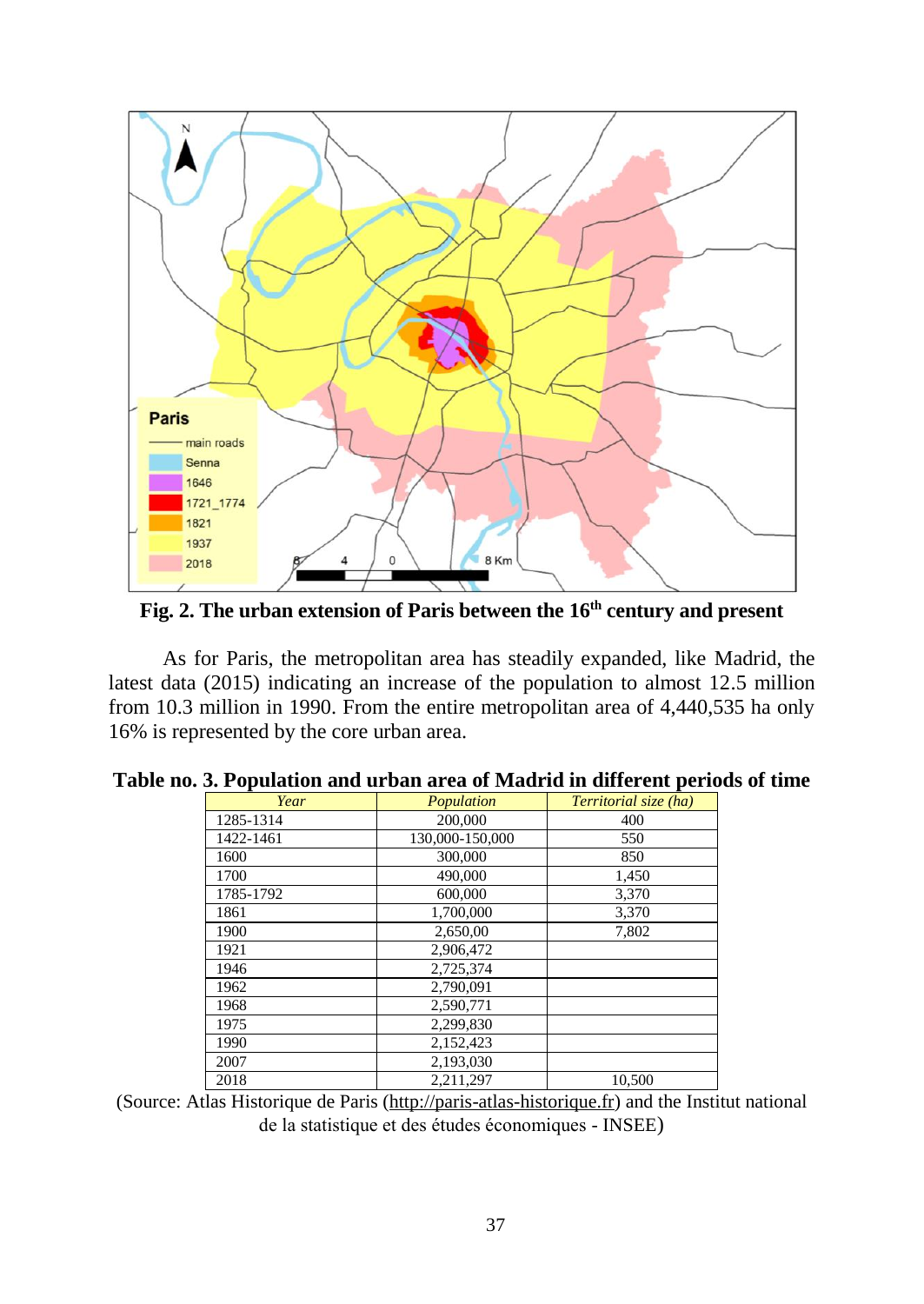Bucharest is first mentioned in 1459 in a deed issued during the reign of Vlad the Impaler, but the official documents do not mention what area Bucharest had at that time. The mentions about the population are also absent, as there are no sources to attests this. Constantin Giurescu (1966) made an estimation regarding the extent of the city at the middle of  $15<sup>th</sup>$  century. The settlement occupied a very small area at that time, being on the left bank of the Dâmbovița, bordered on the north by Lipscani and Ilfov stations, east by Șelari street, and on the right of the Dâmbovița river, the city occupied the meadow (Tătărâm, 1983). Mitrică et al. (2016) estimate for the mentioned period that it had an area of only 15 ha. The second half of the  $15<sup>th</sup>$  century meant for Bucharest the affirmation as the capital city of the country as it benefited from a significant economic and demographic potential. The following period, during the reign of Mircea Ciobanul (1545-1554, 1558-1559), the city developed mostly in the south, this direction of expansion corresponding to the course of the Dâmbovita and its left bank (Ionascu et al., 1961). During this period, the city expanded mainly due to population growth and the increase in the number of craftsmen. Bucharest begins to expand to the right of the Dâmbovita, starting with the second half of the  $16<sup>th</sup>$  century, during the reign of Mircea Ciobanul having at the time an area of about 75 ha, and a population of about 10,000 inhabitants (Table no. 4).

| Year       | Population | Urban area (ha) |  |  |  |
|------------|------------|-----------------|--|--|--|
| Up to 1595 | 10,000     | 75              |  |  |  |
| 1600-1650  | 20,000     | 190             |  |  |  |
| 1700-1789  | 30,030     | 285             |  |  |  |
| 1800-1831  | 60,587     | 1,701           |  |  |  |
| 1910-1912  | 341,321    | 5,593           |  |  |  |
| 1940-1948  | 1.025.180  | 6,700           |  |  |  |
| 1960-1966  | 1,336,684  | 14,300          |  |  |  |
| 1992       | 2,188,461  | 22,817          |  |  |  |
| 2002       | 2,151,764  | 23,787          |  |  |  |
| 2007       | 2,158,585  | 23,787          |  |  |  |
| 2011       | 2,161,874  | 23,787          |  |  |  |
| 2016       | 2,111,634  |                 |  |  |  |
| 2018       | 2.114.236  |                 |  |  |  |

**Table no. 4. Population and urban area in different periods of time (Bucharest)**

(Source: National Intitute of Statistics)

Around 1600, during the reign of Mihai Viteazu, the expansion of the city continued in the southern half reaching 190 ha, from Dealul Lupeștilor to Dealul Văcăreștilor, but the number of inhabitants stagnated during this period. At that time, many of the slums located near the city were included within its administrative limits, where commerce began to develop. Along the time, Bucharest was divided administratively into slums, while the oldest divisions were the parishes. The city is currently divided into sectors. In the second half of the  $18<sup>th</sup>$ century, Bucharest was considered a large village, which had begun to acquire modern urban aspects. During this period, the surface of the city was only 285 ha. At the end of the  $18<sup>th</sup>$  century, the population decreased mainly due to the plague,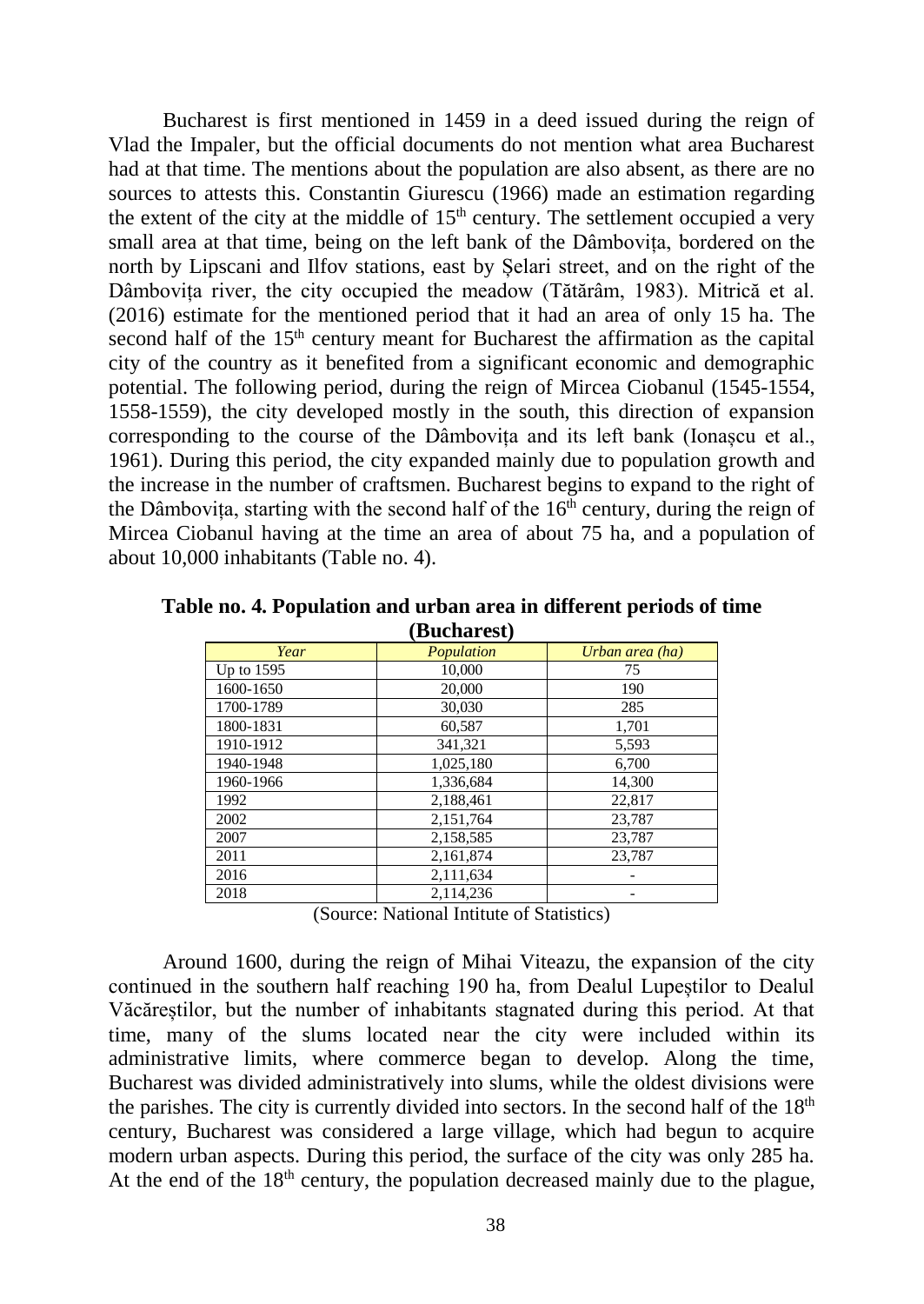but the following years it increased considerably, reaching 30,000 inhabitants by the end of the century.

In 1831, the delimitation of Bucharest was made on the basis of the Organic Regulation, and during this period the surface of the city had expanded in all directions, especially in the north and west, covering 1,600 ha, while the number of inhabitants exceeded 60,000. This regulation contributed to the development of Bucharest to a great extent. The period 1830-1910 was marked by a rapid spatial expansion due to numerous historical events and various functions that the city performed: as capital of the Romanian national state, the development of industry and enterprises, trade, modernization of the city, numerous educational units are established; all these propelled the city to an area of over 5,500 ha. The end of the 19<sup>th</sup> century was marked by a population increase which led to the growth of residential areas. The First World War began in 1914, which meant for Bucharest numerous attacks from Germany and the destruction of several areas of the city, but the surface of the city remained unchanged during this period. The interwar period was marked by new constructions of buildings and state institutions and by a considerable increase in surface that reaches over 7,700 ha, while the population increases in a significant proportion, to approximately 99,900 inhabitants.

The end of the World War II meant for Bucharest the increase of the urban area to over 14,000 ha in 1950, an expansion in all directions and an increase in the number of administrative divisions. In the post-war period, the city's population grew at a slower pace, but only for a short period of time, because in 1948 it exceeded 1 million inhabitants, and, in 1966, it reached approximately 1,330,000. During the communist period Bucharest extended its urban area to 22,000 ha (Fig. 3).

After 2000, the city continued to expand its size, encompassing many of the surrounding rural settlements within the city area, but the city's population declined, reaching a peak in 1992 when it registered over 2,180,000 inhabitants to decrease to approximately 2,110,000 inhabitants in 2018.

### **IV. CONCLUSIONS**

The research may be extended with the study of other European capitals from Central and Eastern Europe or even in the North in the attempt of trying to find out if there are similarities in the urban evolution process and what were the factors that triggered these common aspects.

Bucharest is the example of the capital that has expanded its territory since ancient times, in all directions, at a slower or faster pace, depending on the historical period and the events that triggered the expansion. It experienced a significant growth after the end of the communist period, as it concentrated the most important economic activities of the country, registering numerous systematizations in the residential area and in the suburbs.

The study reveals some common characteristics regarding the urban expasion process and population growth. Until the middle of  $19<sup>th</sup>$  century the expansion of all cities and the population had a direct proportional increase, while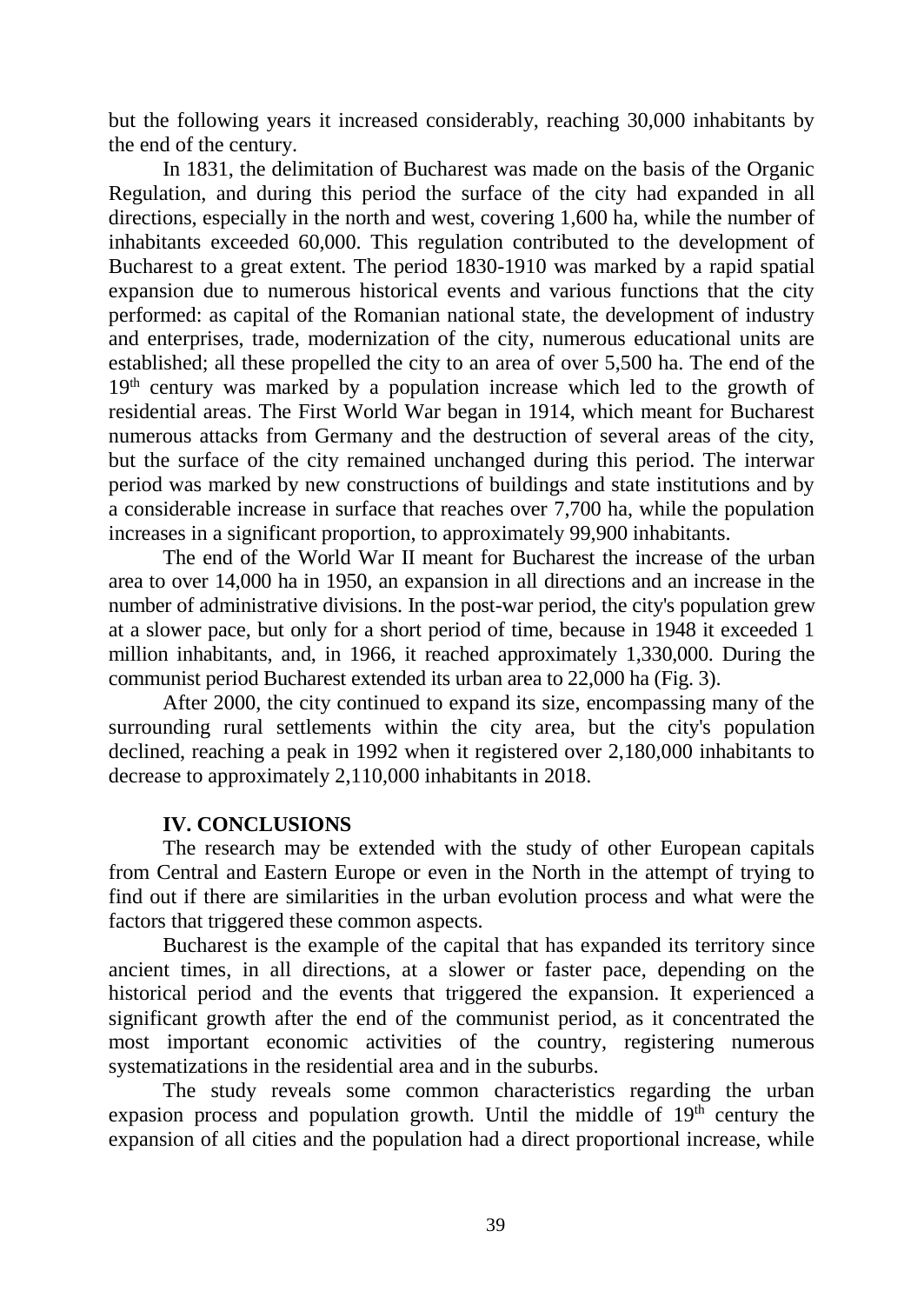recent periods brought an extensive urban extension with rapid development of the suburban area, but a decrease in population at a steady, but lower rate.



**Fig. 3. The urban extension of Bucharest between the 15th century and present**

The end of the World Wars, industrialization and modernization caused the development of urban areas and migration of the population toward the cities, but the location within the suburbs. Although, the cities have roughly the same population, core urban area of Madrid (60,430 ha) is significantly higher than that of Paris (10,500 ha) or Bucharest (23.787 ha).

The natural conditions were favourable for the development of early settlements and later modern cities. The presence of the river banks did not obstruct the urban expansion as old bridges linked the river sides and allowed further expansion.

### **REFERENCES**

AURAMBOUT J.-P., BARRANCO R., LAVALLE C. (2018), *Towards a Simpler Characterization of Urban Sprawl across Urban Areas in Europe. Land,* 7(1), 33. doi:10.3390/land7010033

BARTHELEMY, M. (2016), *From paths to blocks: New measures for street patterns*. Environment and Planning B: Urban Analytics and City Science, 44(2), 256–271. doi:10.1177/0265813515599982

COUCH C., PETSCHEL-HELD G., LEONTIDOU L. (2008), *Urban sprawl in Europe: landscape, land-use change and policy, Wiley-Blackwell; 1<sup>st</sup> edition*